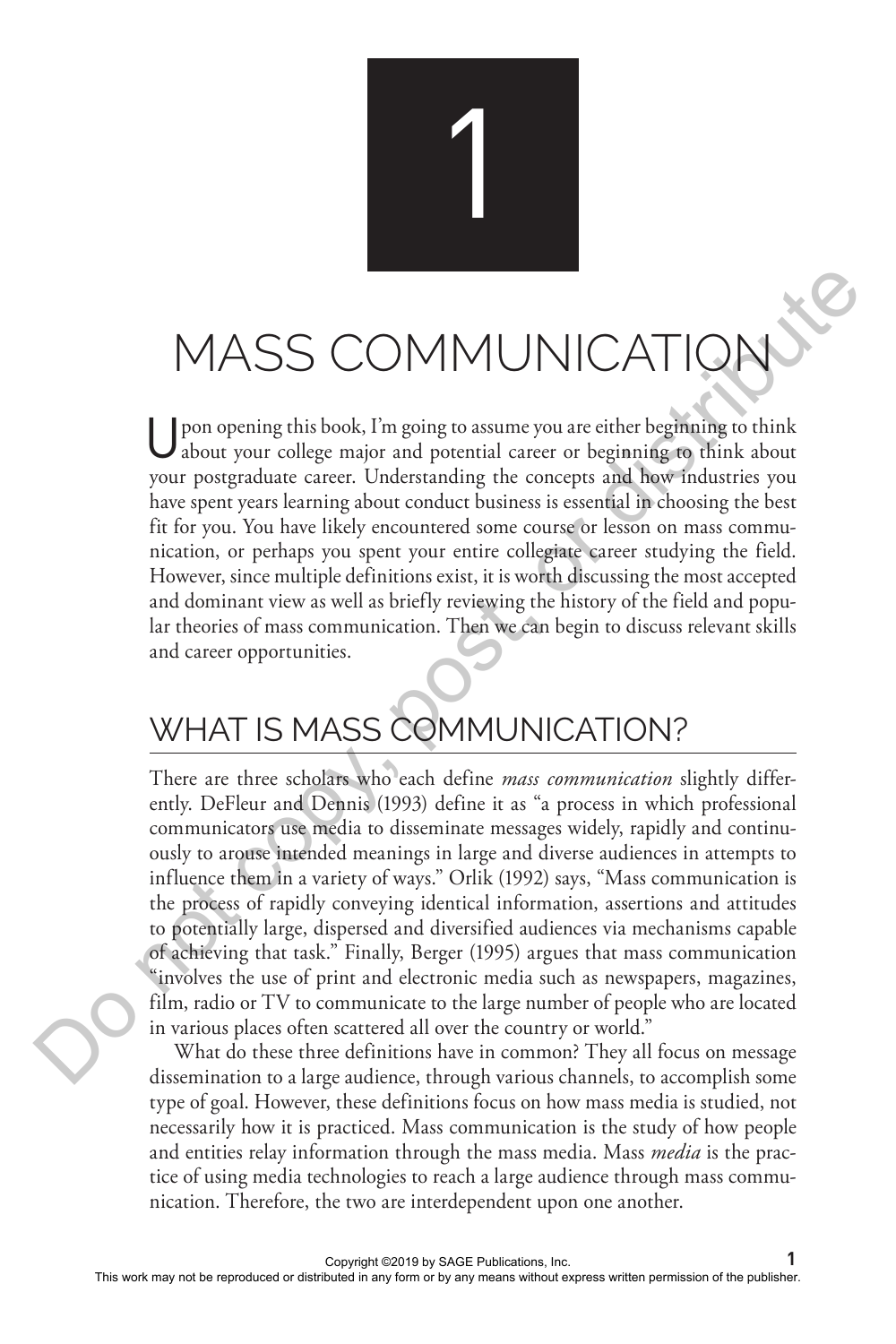Mass communication and mass media encompass a variety of industries including, but not limited to, publishing (newspapers, magazines, and books); radio, TV, and film; advertising; social media; and public relations (PR). Mass media also influence how business is conducted and how people communicate within public and private sectors and within nonprofit organizations (NPOs). A main differentiating factor between mass communication and other forms of communication (such as nonverbal or interpersonal) is that mass media focus on one source transmitting information to a large number of receivers. The main focus of study, then, is how that communication can influence the behavior of others, a key component for effective business operations.

### THEORIES OF MASS COMMUNICATION

If you studied mass communication throughout college, these theories should not be foreign to you. If you have not encountered mass communication theory yet, that is okay. Theory does not disappear when you graduate. In fact, theory helps guide our practice of mass communications and engage with mass media strategically. Theory is also essential in understanding human behaviors and responses, a key in campaign planning and evaluation. A brief overview of four foundational and commonly used theories follows. Your understanding of these theories and how they relate to practicing mass communications will help you choose an industry that is the best fit.

#### **Cultivation Theory**

This is one of the most popular and widely used mass communication research theories. Cultivation theory argues that television viewing can change a person's perception of reality over time. For example, exposure to television has influenced how people learn about and practice traditional roles and behaviors within society, such as gender roles (Gerbner, 1998). Cultivation theory operates with three main assumptions, focusing on the medium, the audience, and thirdly, the functionality of the medium on the audience (Gerbner, 1998). In less abstract terms, television is a unique medium and shapes the way people think and relate to each other, but the effects are limited. Cultivation theory has primarily been studied with regard to violence on television but has also been used to examine music videos; lesbian, gay, bisexual, transgender, and queer (LGBTQ) issues; and children's health. An understanding of cultivation theory would be especially useful for pursuing a career in a television-related industry, such as production or advertising. Communication (see the reproduced or the form of the reproduced or distributed in any focus of the reproduced or stributed in any the reproduced or distributed in any means with the publisher. As how that communication an

#### **Uses and Gratifications Theory**

Uses and gratifications theory is a relatively simple theory that can be useful for those working mass communication industries. The theory examines why and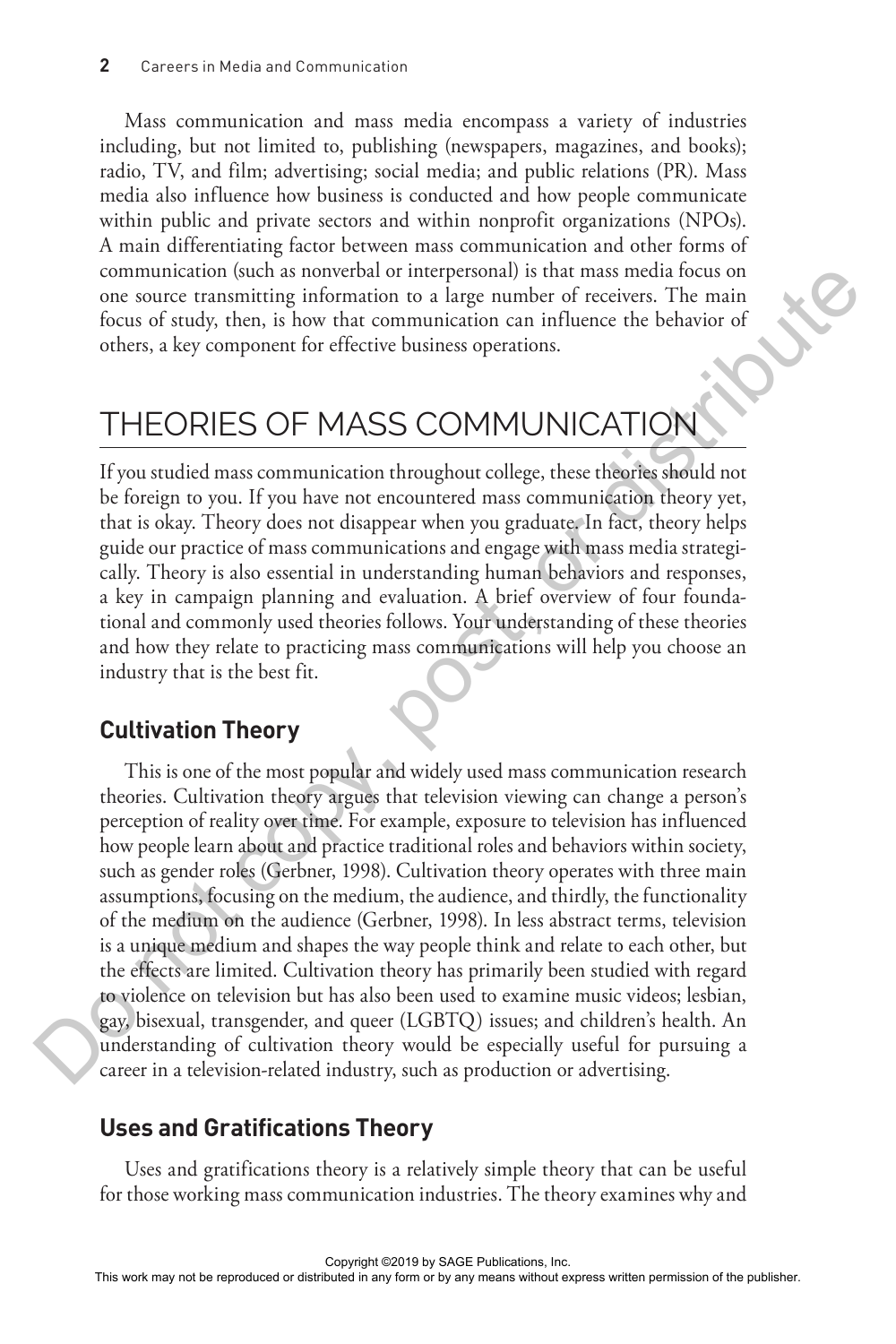how people seek out specific media to satisfy specific needs (Ruggiero, 2000). For example, if someone wanted to know about an upcoming public event, where would they look for that information and why? This theory is unique because it takes an audience-centered approach to understanding mass communication. The theory implies that media compete with each other for the attention of the viewer. Therefore, mass communication professionals need to understand how to best position themselves within the media marketplace in order to reach their target audiences. Uses and gratifications research has provided insight into the different reasons why people use their mobile phones, the Internet, social media websites, online gaming platforms, and entertainment media.

#### **Agenda Setting Theory**

Although media cannot tell us what to think, they can tell us what to think about. This is called agenda setting. Agenda setting theory has two main assumptions: The first assumption is that the press and the media do not reflect reality; they filter and shape it. The second assumption is that media concentration on a few issues leads the public to perceive those issues as more important than others (McCombs & Shaw, 1972). While this theory was originally applied to political contexts, it has been applied to a variety of industries including business, advertising, and crime as well as interpersonal and international communication.

### **Two-Step Flow Theory**

The two-step flow theory argues that most people form their opinions from opinion leaders who are influenced by mass media. It is two steps because the information flows from media to opinion leaders and then from opinion leaders to a broader audience (Katz & Lazarsfeld, 1955). Opinion leaders are often seen as more trustworthy and less biased than media sources. Therefore, they can have greater influence on large groups of people. In today's society, opinion leaders can be found on national news outlets, in publications, and used by businesses to promote and advertise products online. Bloggers have become especially influential opinion leaders and demonstrate the practicality and prevalence of the two-step flow theory in business practices. This work may not be reproduced or distributed or distributed in any the representation or the representation or the representation or the state or distributed in any properties with the state or distributed in any means w

### MASS COMMUNICATION METHODS

As a professional in mass communication, you will undoubtedly undertake the execution and evaluation of a communication campaign. Understanding the most relevant and commonly used methods will give you a head start in the workplace. Additionally, being able to show value to senior management requires data and evaluation. The methods presented can help you plan and evaluate mass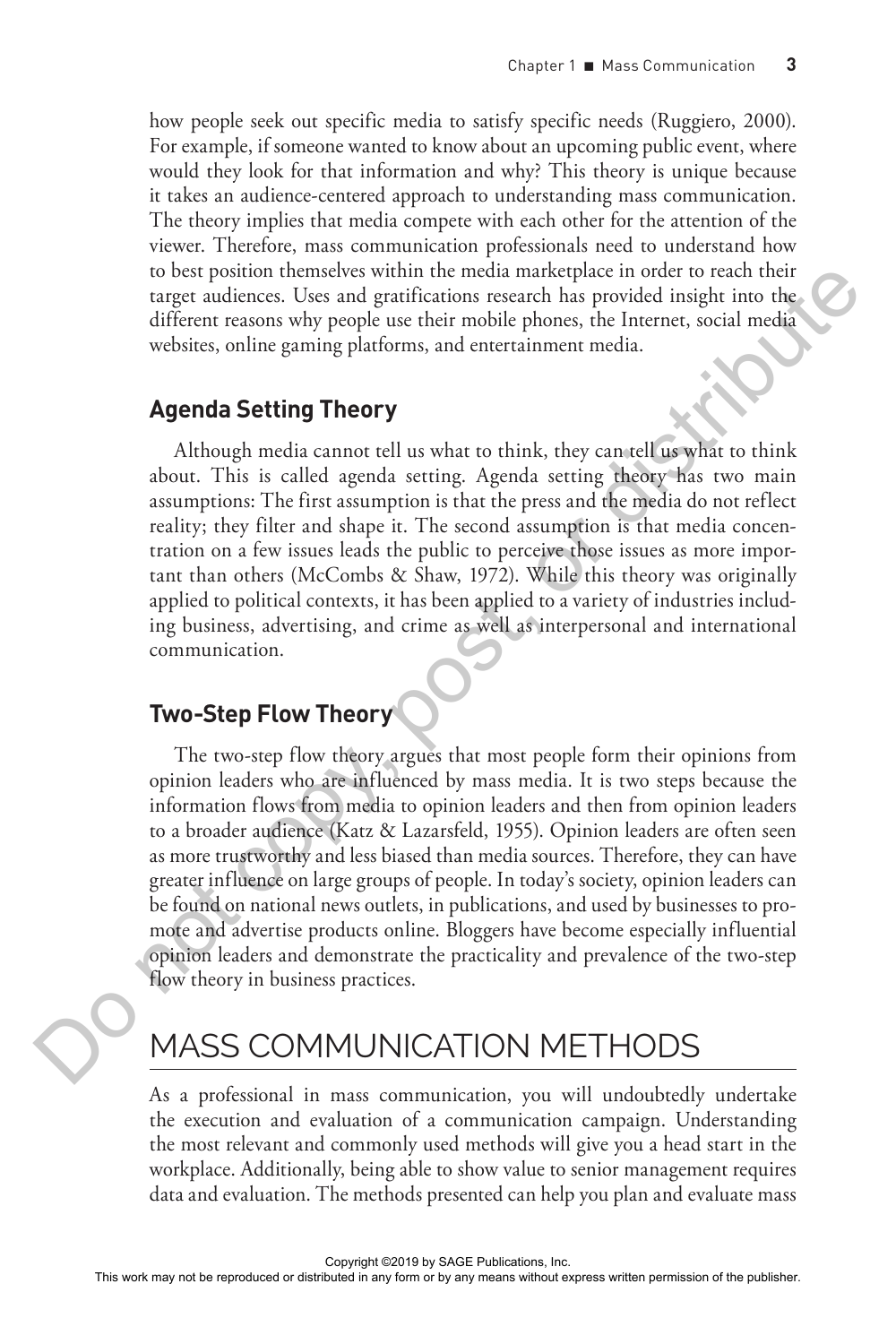communication efforts in various industries. The first two methods are quantitative, while the last two are qualitative research methods.

#### **Survey**

Survey research, in broad terms, aims to generate data used to make generalizations about large groups of people. Within the field of mass communication, surveys can be helpful for copy testing, evaluating products or campaigns, customer service, and environmental scanning. Surveys can also be helpful in gathering demographic data on specific groups for more targeted communication tactics. Organizations can conduct surveys online, over the phone, through the mail, or even in person, like market research for instance. Surveys are valuable because they can help assess thoughts, opinions, and feelings from a desired audience, making pre- and posttesting of campaigns or products through surveys a commonly used method. Surveys can contain open- or closed-ended answer choices, but surveyors should be aware of respondent bias while answering. Oftentimes, respondents will select the more appropriate answer, regardless of whether or not that answer is honest. Although surveys are a fast and costeffective method for organizations, the pros and cons of survey research should be weighed before implementation. The station and or the rest may not be reproduced or distribution that is the helpful in any continuous continuous continuous continuous continuous continuous continuous continuous continuous continuous continuous continuo

#### **Content Analysis**

Content analysis, sometimes called textual analysis, is the process of identifying categories from a specific type of communication to see what the content of that communication typically includes. There are five different sources of text that can be used in content analysis: (1) written; (2) oral; (3) iconic (drawings, paintings, icons); (4) audiovisual (AV; television programs, movies); and (5) hypertexts, which are online texts. Content analysis is a popular method in mass communication to understand "who says what, to whom, why, to what extent and with what effect?" (Lasswell, 1942). This can help identify a media slant or bias about particular issues and showcase trends that will influence future communications. Content analysis is especially popular in PR to help measure the success of a campaign. This method can demonstrate the frequency, length, and valence (positive or negative) of communication, which is valuable information for clients.

#### **Focus Groups**

This form of qualitative research brings a group of people together to discuss their thoughts and opinions toward something. For instance, an advertising company could hold a focus group to determine which advertisement is more effective and why, using the opinions expressed from the group. The interactive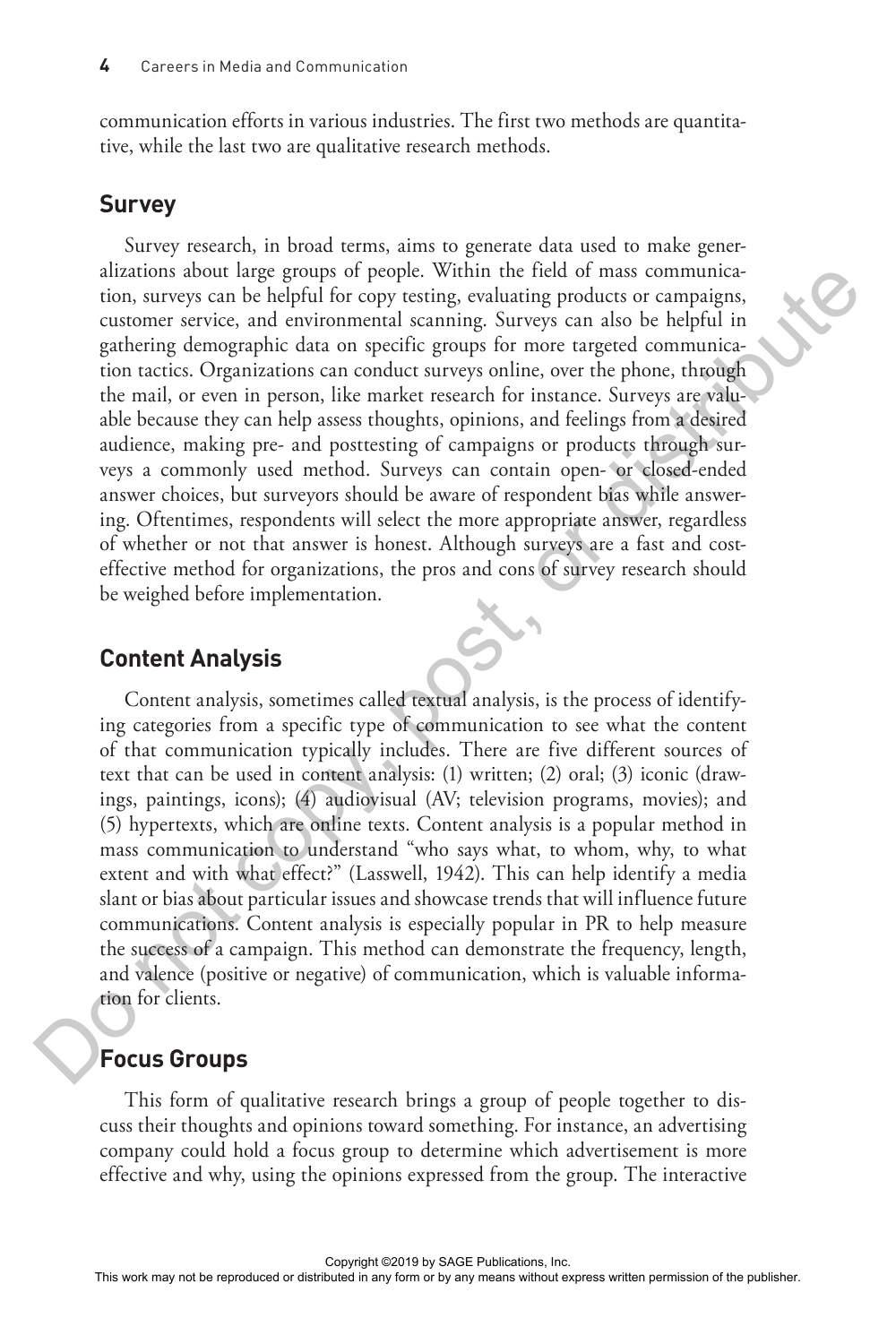nature of focus groups sets them apart from other research methods. A discussion guide is created in advance to facilitate organized conversation among the participants and maintain the integrity of the method. The researcher or group moderator should take careful notes and/or record the audio of the focus group for later playback and evaluation. Focus groups are used heavily within marketing during the product development stages to help determine the direction of marketing initiatives. Focus groups are typically less expensive than other forms of market research but can be time consuming. Participants must be chosen carefully based on demographics, psychographics, attitudes, and behaviors (Lindlof & Taylor, 2011).

#### **Observation**

Often used as a preliminary method to help gather a starting point for additional research, observation is a systematic data collection approach whereby researchers engage their senses to examine people in natural settings (Lindlof & Taylor, 2011). Observation is best utilized for answering "how" or "what" type of questions when the topic is relatively unexplored and when it is important to understand a phenomenon in a natural setting. For example, think back to when the iPhone first came out. This revolutionized the way people engaged with their mobile phones. Observation helps us understand that people can no longer stand in elevators, ride in cabs, or even check in for flights without using their mobile phones. Although participant observation is the most commonly practiced form, observation can also occur using video or audio recordings. It is imperative that any person conducting observation research takes field notes that record their thoughts and preliminary analysis. Observation is an essential part of understanding naturalistic settings and can provide the foundation for theory and hypothesis development (Lindlof & Taylor, 2011). of marketing maturity and poster are precisely less expense that other through the reproduction of the reproduced or distributed in any form of the consuming Participans must be chosen carefully based on demographics, psyc

## MASS COMMUNICATION IN SOCIETY

Mass communication plays four main roles within society: surveillance, interpretation, socialization, and entertainment. Surveillance refers to how mass communication relays news and information to the public and, in today's society, how we also use media to monitor people and issues. This function of mass communication is important in establishing a connection between organizations and people (Bradley, 2016). People feel connected and informed by using online communication tools. For example, in times of natural disasters, war, or health scares, the media create awareness and keep us updated through surveillance of the situation.

Interpretation refers to how people form and express their opinions (Lasswell, 1948). The mass media set a context for new information and provide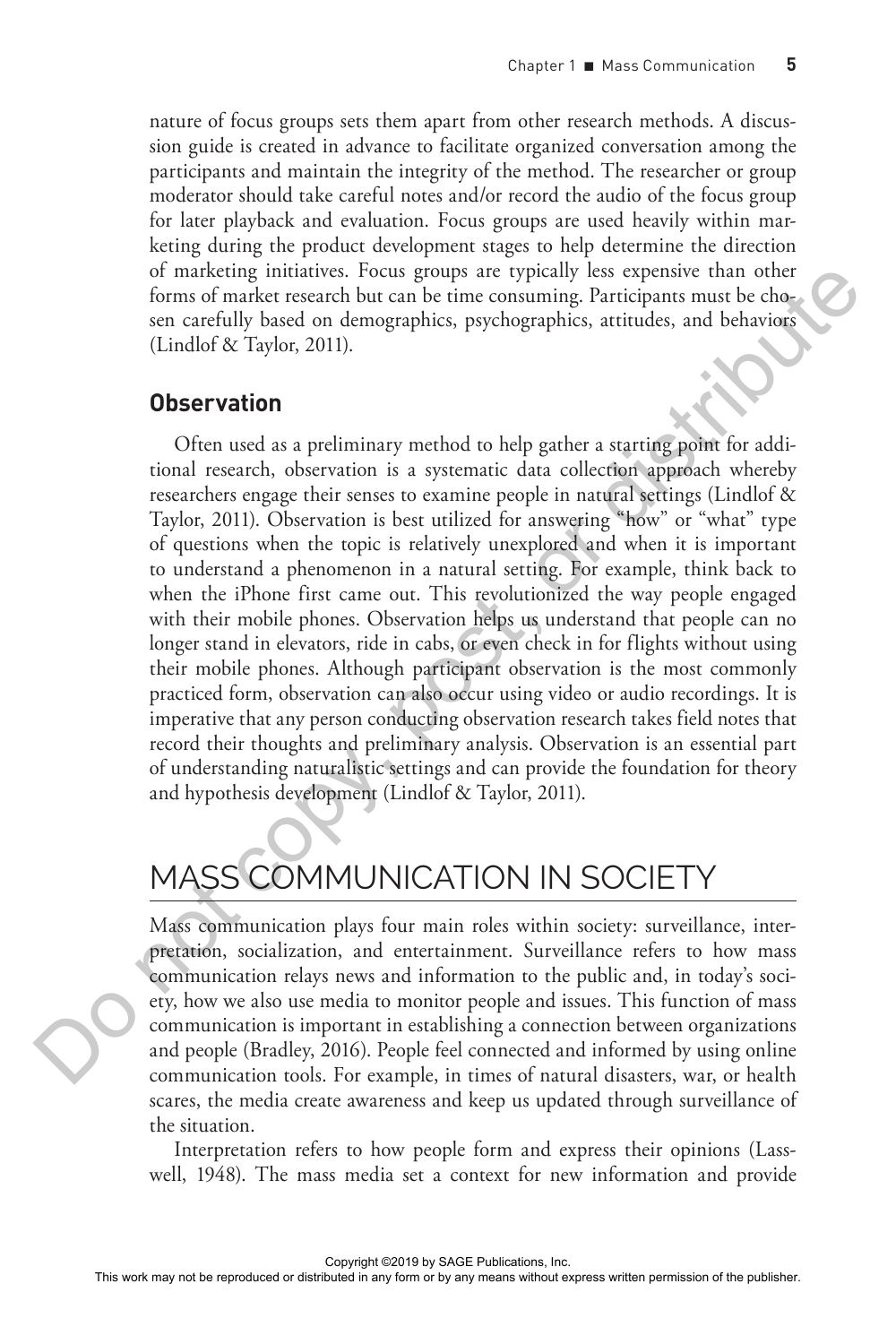commentary about the significance and meaning of issues. Agenda setting is a theory used to help explain this function of mass communication. The media's selection of news and portrayal of issues affects how society understands and responds. For example, the media's reporting can often change the mind-sets of society depending on how and what they report.

Mass communication helps people learn socialization and cultural norms. Mass media transmits values within a society that help people learn appropriate behavior and attitudes. Television programs tend to reflect the societal norms of the area in which they are broadcast. This helps promote cultural understanding and socialization. Children's programming is a great example of this. Shows such as *Sesame Street* showcase good behavior and help instill moral standards in children who watch the show.

Finally, mass communication is a form of entertainment. We often turn to media outlets when we want to relax or escape everyday life. Mass media can also help us experience things that we would not otherwise be able to, like sporting events or award shows. We can use mass media to play games, communicate with others, form and maintain relationships, and relieve stress. Uses and gratifications theory research is especially helpful in understanding how people use mass media for entertainment.

### TRENDS IN MASS COMMUNICATION

Technology has changed how we transmit, interpret, and receive information. Within the field of mass communication, technology is the driving force behind the three biggest trends: (1) social media, (2) digital news, and (3) mobile communication. We use technology for all four of the functions previously discussed and so do organizations. In a society where a constant connection is expected and valued, technology has changed how we communicate and, thus, changed how information is shared with publics.

Currently, there are roughly three billion Internet users and over two million social media users (Smith, 2016). It then stands to reason that 91% of retail brands actively use social media channels to communicate with their stakeholders (Kemp, 2016). Given the way that social media has infiltrated our lives, mass communication organizations such as those that will be discussed in this book are forced to integrate social media into their business plans. In fact, 80% of businesses now have a dedicated social media team (Holmes, 2015). Social media is not going anywhere, so an understanding of how to leverage social media for business communications is required. Some businesses are now using their employees as online ambassadors (Holmes, 2015), and advertising on social media sites continues to rise in effort and impact year after year (Holmes, 2015). Social media has also helped everyday people become activists and helped notable faces communicate without gatekeepers and fabricated agendas, a blessing and a curse Mass media transmission was one with a society that help people hearn a proportional proteinant<br>the area in which they are horizontar. This lefts proportion cultural materials<br>the reproduced in any field in any field in a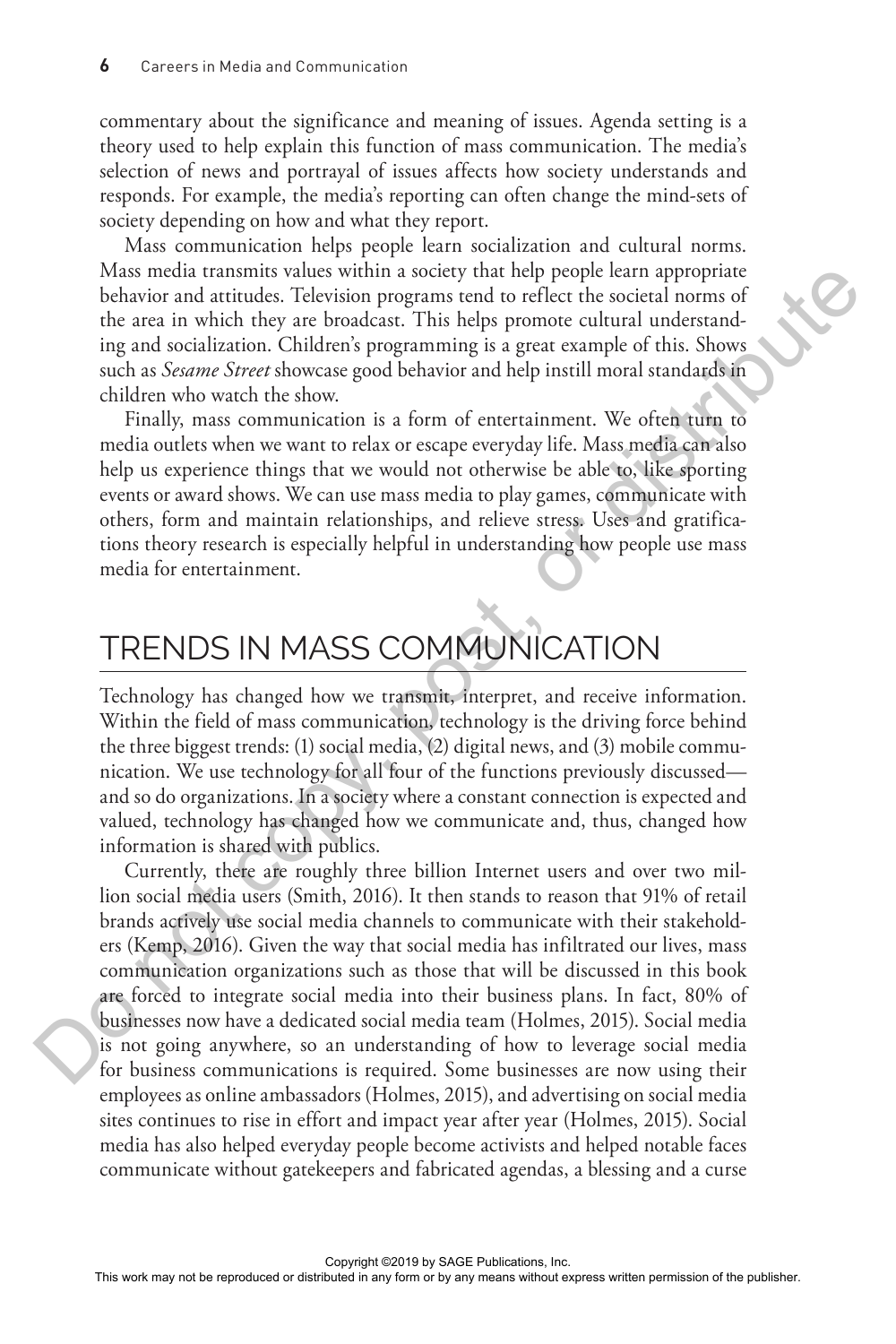for PR practitioners. Finally, social media is revolutionizing how information is shared through mediums like video. Some companies even report video as their most effective marketing tool (Holmes, 2015). Considering how you personally use social media to share and receive information is important and is blurring the lines for how businesses share and receive information.

Advances and adoption of social media channels have changed how people consume news. Digital news is now more popular with most audiences than traditional news. Since the majority of U.S. adults now get their news online, publishers are forced to enter this realm and find creative ways to share news online (Gottfried & Shearer, 2016). While television still reigns supreme for news consumption, digital news sources are a close second place (Lu & Holcomb, 2016). Especially with regard to political news like elections, digital news sources are preferred by most people (Lu & Holcomb, 2016). Newspapers, radio programs, and television programs now integrate social media tactics into their programming through encouraging their audiences to tweet with them or follow them on Facebook to help boost their audience and online engagement. Podcasts and e-mail newsletters are two new takes on traditional media where publishers have taken proven communication techniques and updated them for the digital world. A majority of news websites offer online newsletters since a newsletter is a better way for the reader to digest the content. Similarly, podcasts can help better capture specific audiences to share information (Lu & Holcomb, 2016). Consume news. Dince the reading the rest is computed with most audiences than the publishers are forced to correct the recains and find creative ways to share news or be reproduced or the reproduced or the state are also

Smartphones, much like social media, have also changed our lives and our communication. Mobile communication no longer refers to calling someone and chatting. It now encompasses texting, sending high-resolution photos and videos, using FaceTime, social networking, gaming, and conducting business. Our phones essentially act as small computers, and we expect compatibility across platforms. Mobile communication presents an interesting opportunity and challenge for organizations. For example, among the 50 highest circulating daily newspapers, more than half of their traffic comes from mobile phone users (Lu & Holcomb, 2016). Businesses now have to ensure that their websites and content are mobile user-friendly, and some businesses have created specialized and customizable apps to further engage their mobile audience. In the next couple of years, be on the lookout for increased mobile communication platforms and further integration between organizations and their mobile audiences.

### SKILLS

Although each industry and job requires a unique skill set, there are some basic skills that cut across industries and bode well for success in any field of mass communication. For example, being able to articulate your thoughts and the thoughts of others to a variety of different audiences, using multiple channels,